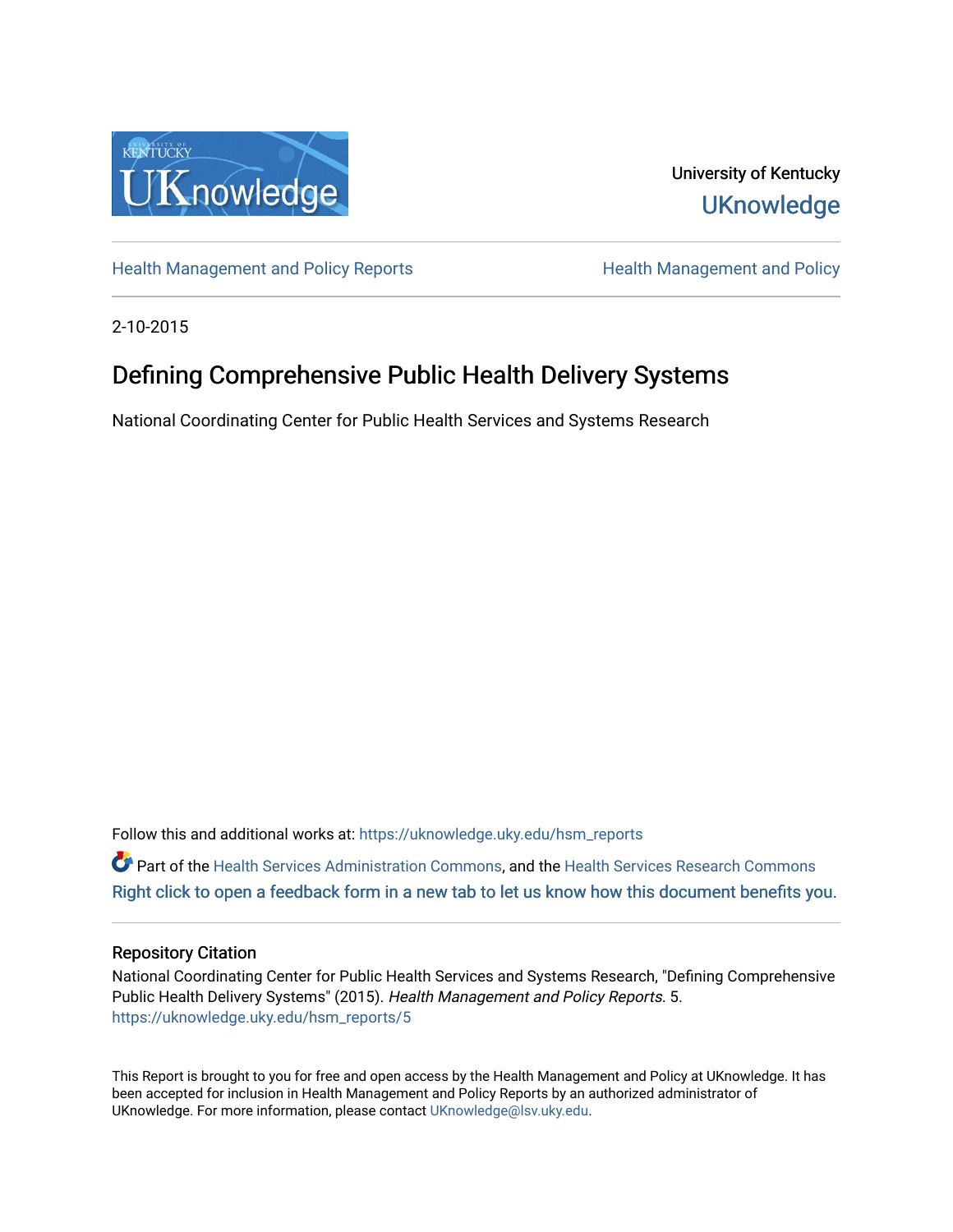



## **DEFINING COMPREHENSIVE PUBLIC HEALTH DELIVERY SYSTEMS**

The National Longitudinal Survey of Public Health Systems (NLSPHS) tracks changes in the organization and delivery of core public health activities in a nationally representative cohort of communities across the U.S. The NLSPHS uses a validated survey instrument administered to the local public health official in each sampled community to measure the following attributes:

- (1) **Availability of recommended activities**: Whether or not each of 20 recommended public health activities is performed in the community. These 20 activities are based on the Institute of Medicine's [Core Public Health Functions](http://iom.edu/Reports/1988/The-Future-of-Public-Health.aspx) definitions and reflect high-value practices recommended by a series of [expert panels](http://www.annualreviews.org/doi/abs/10.1146/annurev.publhealth.18.1.261) convened by the U.S. Centers for Disease Control and Prevention. These activities are closely aligned with the federal government's [Essential Public Health Services](http://www.cdc.gov/nphpsp/essentialServices.html)  [Framework](http://www.cdc.gov/nphpsp/essentialServices.html) and a more recently developed set of [Foundational Public Health Capabilities](http://www.resolv.org/site-foundational-ph-services/) called for by the Institute of Medicine in its [2012 consensus report.](http://www.iom.edu/Reports/2012/For-the-Publics-Health-Investing-in-a-Healthier-Future.aspx)
- (2) **Organizational contributions:** Which types of organizations in the community contribute to performing each of the 20 recommended public health activities. For each activity, a pre-defined check-list of 15 types of organizations is used, along with open-ended response options. For each type of organization, a contribution measure is constructed that indicates the proportion of the 20 recommended activities to which the organization contributes in each community. These measures are further grouped into one of four sectors based on organization type.
- (3) **Local agency effort:** What proportion of the total effort used to perform each activity is contributed by the local public health agency in the community. For each activity, a five-point Likert scale is used to measure effort.
- (4) **Perceived effectiveness:** How effectively is each activity carried out in the community, using a fivepoint Likert scale.

**Comprehensive Public Health Systems** are defined as those communities in which a broad array of the recommended public health activities are available in the community, AND in which a relatively broad range of organizations contribute to implementing these activities, AND/OR in which the local public health agency contributes relatively large share of the effort to implement these activities. The numeric thresholds used in defining comprehensive systems (i.e. thresholds for defining high *availability,* high *organizational contributions,* and high *agency effort*) were identified based on a cluster analysis performed with the original wave of survey data collected in 1998. The cluster analysis identified [seven](http://www.ncbi.nlm.nih.gov/pubmed/20377759)  [distinct "clusters"](http://www.ncbi.nlm.nih.gov/pubmed/20377759) or configurations of public health delivery systems based on the first three system attributes described above (availability, organizational contributions, and local agency effort). Duncan and Wardian range tests and multinomial logistic regression models were used to identify threshold values of these attributes that accurately predict assignment of communities to one of the seven configurations identified in the cluster analysis. Three of the seven system configurations were defined as *comprehensive* systems because they exceed the threshold value for *availability* and they also exceed threshold values for *organizational contributions* and/or *agency effort*. The remaining four system configurations that did not meet criteria for comprehensive systems were subdivided into *conventional* systems and *limited* systems based on the availability measures. The estimated prevalence of comprehensive, conventional, and limited public health systems among U.S. metropolitan communities during 1998-2012 is shown in Table 1.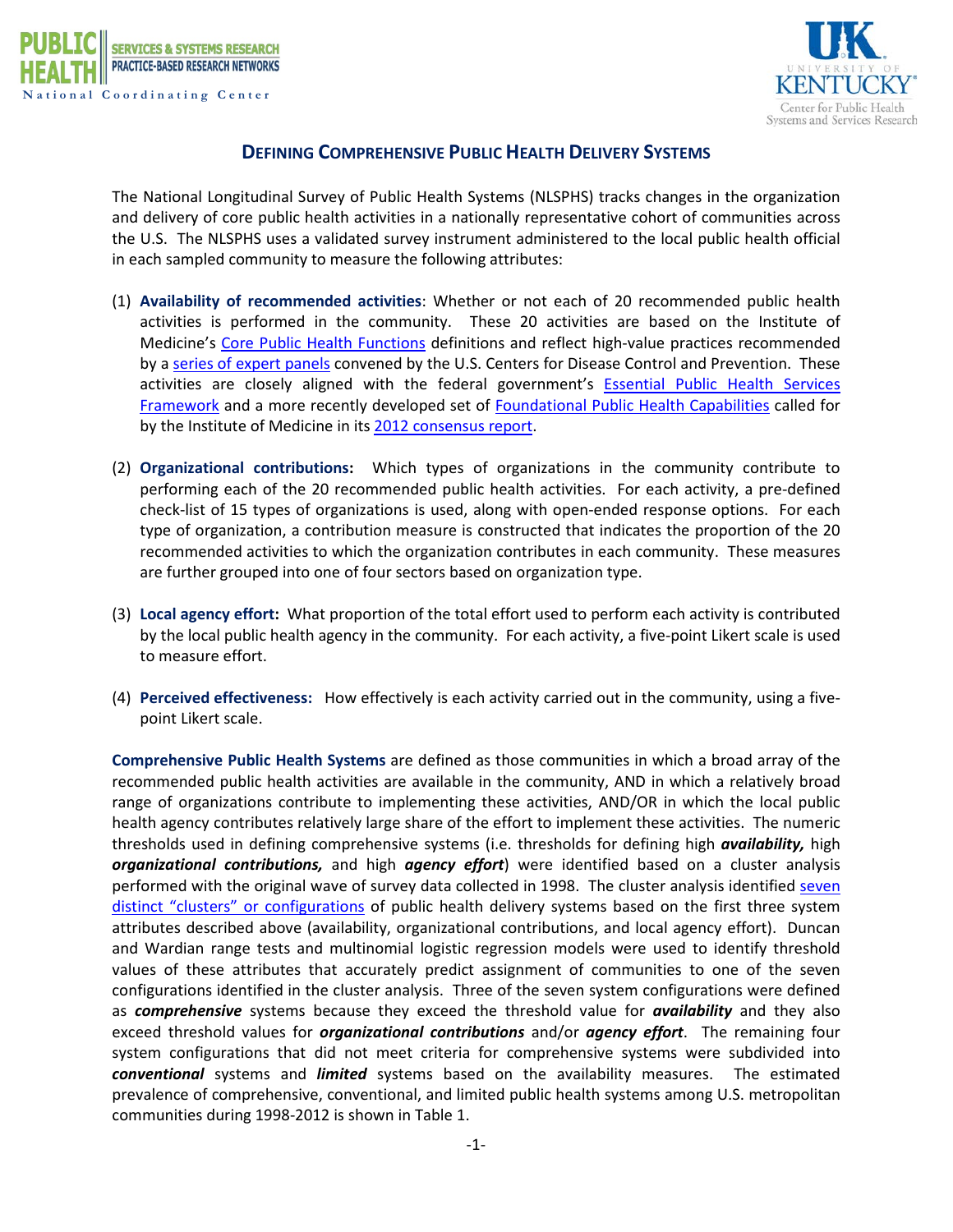| Table 1: Prevalence of Public Health Delivery Systems in Metropolitan U.S. Communities |  |
|----------------------------------------------------------------------------------------|--|
|----------------------------------------------------------------------------------------|--|

| <b>Type of System</b>        | 1998  | 2006  | 2012  |
|------------------------------|-------|-------|-------|
| Comprehensive systems        |       |       |       |
| Percent of communities       | 24.2% | 36.9% | 31.1% |
| Percent of population served | 25.0% | 50.8% | 47.7% |
| Conventional systems         |       |       |       |
| Percent of communities       | 50.1% | 33.9% | 49.0% |
| Percent of population served | 46.9% | 25.8% | 36.3% |
| Limited systems              |       |       |       |
| Percent of communities       | 25.6% | 29.2% | 19.9% |
| Percent of population served | 28.1% | 23.4% | 16.0% |

Note: Communities defined based on the service areas of U.S. local public health agencies. Sample limited to the 497 jurisdictions containing at least 100,000 residents as of 1998. Source: Mays GP et al. Understanding the organization of public health delivery systems: an empirical typology. *Milbank Quarterly* 2010;88(1):81-111

Table 2 below shows the threshold values for each attribute that is used in classifying communities into one of the three system configurations defined as a *comprehensive system*. These thresholds generally represent values that are at or above the median values measured for the entire U.S. sample of communities in 1998. Table 3 shows specifically how the threshold values are combined to define each of the three comprehensive system configurations.

|                                        |                                                    | <b>Threshold</b> |
|----------------------------------------|----------------------------------------------------|------------------|
| <b>Attribute</b>                       | <b>Specific Measures</b>                           | Value*           |
| Availability of recommended activities | Activities that are performed in the community     | >75%             |
| Organizational contributions:          | Activities with state agency contributions         | >50%             |
| Government agency sector               | Activities with local agency contributions         | >46%             |
|                                        | (other than public health agency)                  |                  |
|                                        | Activities with federal agency contributions       | $>11\%$          |
| Organizational contributions:          | Activities with hospital contributions             | >50%             |
| Health care provider sector            | Activities with physician organization             | $>31\%$          |
|                                        | contributions                                      |                  |
|                                        | Activities with FQHC/CHC contributions             | >15%             |
| Organizational contributions:          | Activities with school contributions               | $>21\%$          |
| Community institution sector           | Activities with university contributions           | >26%             |
|                                        | Activities with other nonprofit contributions      | >46%             |
| Organizational contributions:          | Activities with health insurer contributions       | $>11\%$          |
| Private sector                         | Activities with employer contributions             | >15%             |
| Local public health agency effort      | Activities in which the local public health agency | >50%             |
|                                        | contributes most or all of the effort              |                  |

#### **Table 2: Threshold Values Used in Defining Comprehensive Public Health Systems**

\*Proportion of the 20 recommended activities for which the attribute is reported.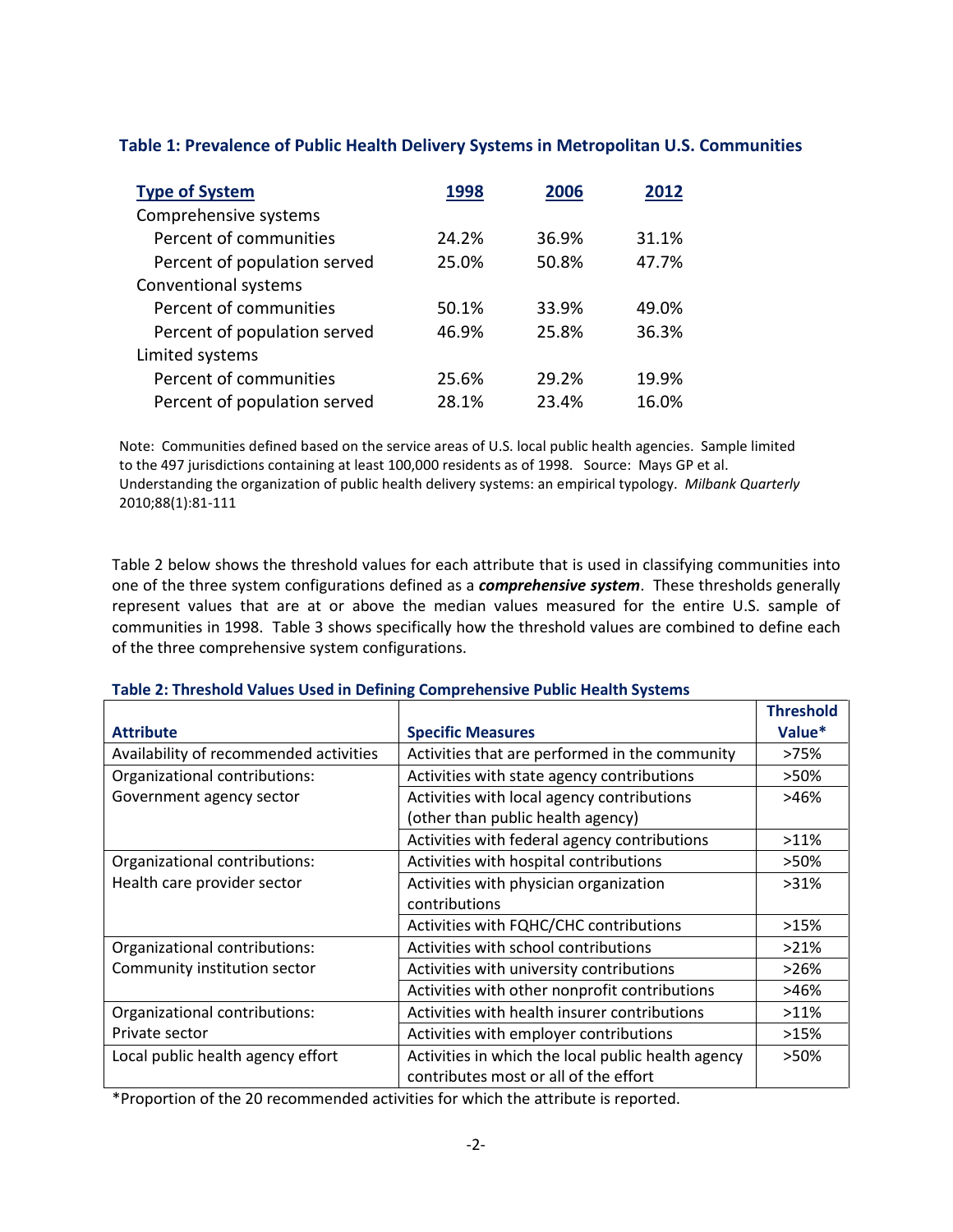| <b>Configuration</b>              | <b>Definition</b>                                                |
|-----------------------------------|------------------------------------------------------------------|
| <b>Concentrated Comprehensive</b> | Exceeds availability threshold AND exceeds organizational        |
|                                   | contribution thresholds in at least two different organizational |
|                                   | sectors AND exceeds local agency effort threshold                |
| <b>Distributed Comprehensive</b>  | Exceeds availability threshold AND exceeds organizational        |
|                                   | contribution thresholds in at least two different organizational |
|                                   | sectors BUT does not exceed local agency effort threshold        |
| Independent Comprehensive         | Exceeds availability threshold AND exceeds local agency effort   |
|                                   | threshold BUT does not exceed organizational contribution        |
|                                   | thresholds in at least two organizational sectors                |

#### **Table 3: Definitions for Comprehensive Public Health System Configurations**

**Are Comprehensive Public Health Systems Better?** By definition, comprehensive systems deliver a broader scope of the public health activities that national expert consensus bodies have recommended to be available in every U.S. community. Moreover, communities with comprehensive public health systems consistently receive higher ratings from local health officials regarding the quality (perceived effectiveness) of the activities performed within their system. Longitudinal analyses indicate that communities that migrate from non-comprehensive to comprehensive systems experience larger reductions in premature mortality rates from potentially preventable conditions such as infant mortality, cardiovascular disease, diabetes, and cancer, compared to other communities. Additionally, local public health agencies operating in comprehensive systems use significantly fewer resources per capita than do their counterparts operating in non-comprehensive systems despite supporting a broader array of public health activities, indicating that comprehensive systems can do more with less.

# **References**

Mays GP, Hogg RA. Economic Shocks and Public Health Protections in US Metropolitan Areas. Am J Public Health. 2015 Apr;105 Suppl 2:S280-7.

Mays GP, Scutchfield FD, Bhandari MW, Smith SA. Understanding the organization of public health delivery systems: an empirical typology. Milbank Q. 2010 Mar;88(1):81-111.

Mays GP, Scutchfield FD. Improving public health system performance through multiorganizational partnerships. Prev Chronic Dis. 2010 Nov;7(6):A116

Mays GP, Halverson PK, Baker EL, Stevens R, Vann JJ. Availability and perceived effectiveness of public health activities in the nation's most populous communities. Am J Public Health. 2004 Jun;94(6):1019- 26.

Mays GP, Miller CA, Halverson PK. Local Public Health Practice: Trends and Models. Washington, DC: American Public Health Association; 2000.

Miller CA, Richards TB, Davis SM, McKaig CA, Koch GG, Sharp TJ, Christenson GM. Validation of a screening survey to assess local public health performance. J Public Health Manag Pract. 1995 Winter;1(1):63-71.